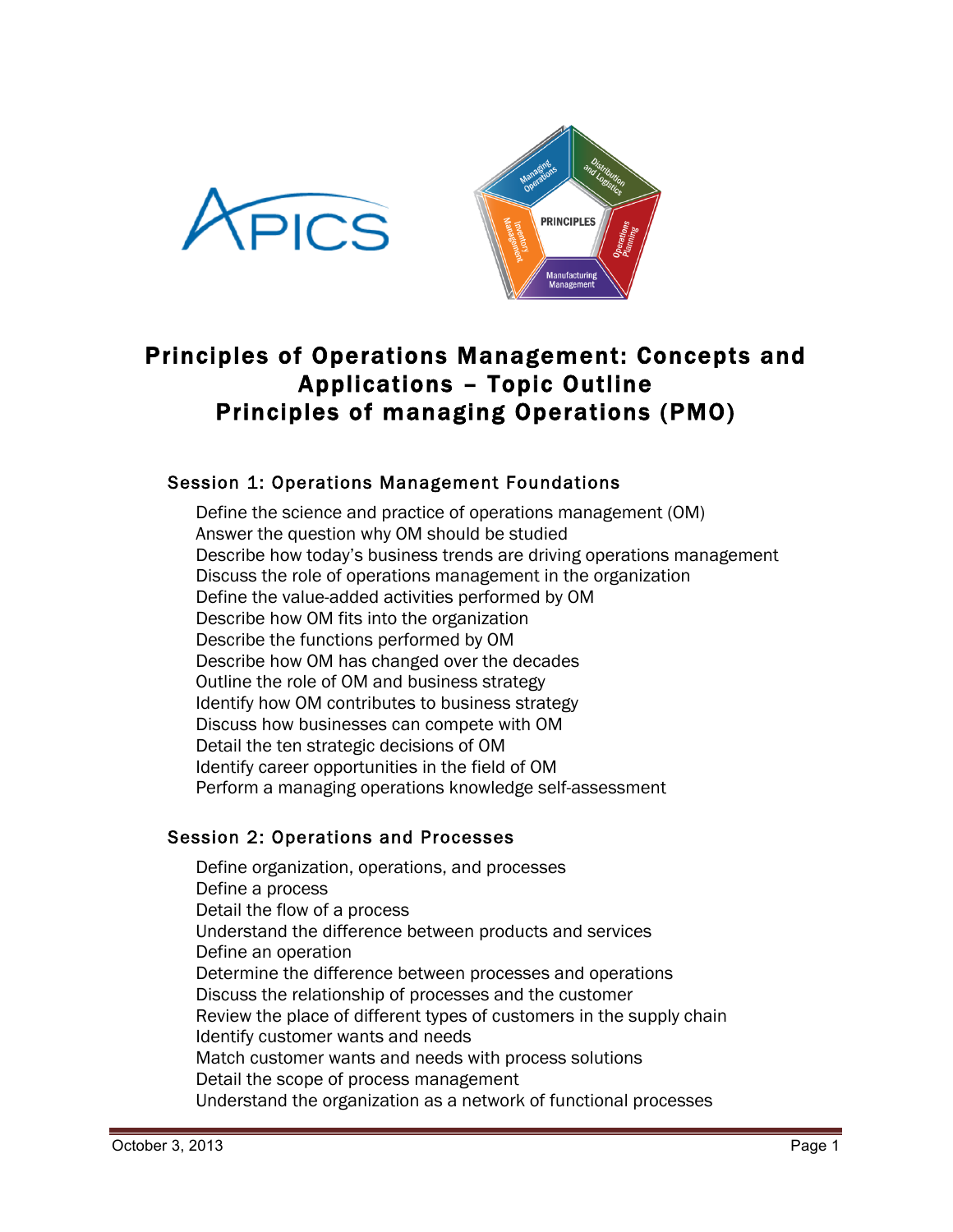Map the process-driven organization Explain team-based process networking Describe the strategic impact of processes and operations Outline and work with the four Vs of processes

# Advanced Topics

Evolution of process and operations management The three levels of processes and operations

# Session 3: Project Management

Define project management List the components of a project Describe the four objectives of a project Detail project goals dynamics Contrast managing ongoing operations and project management Outline the project management system Define the phases of the project management life cycle Review the project positioning phase Review the initiation and planning phase Review project human resource management, roles, and responsibilities Construct a project schedule Review the execution and control phase Review the completion phase Understand the Gantt chart Plan projects with CPM and PERT Work with CPM and PERT scheduling examples

# Advanced Topics

Contrast ongoing operations and projects Review EVM Gantt chart and spreadsheet Manage project risk Perform an AON critical path method (CPM) network schedule exercise

## Session 4: Product Design and Development

Describe the life cycle of products Detail the drivers of new product development Understand the principles of product development Describe the product design organizational structure Review the changing paradigms in product design development Explore the steps linking product design and processes Work with the product design process flow Perform a break-even analysis Perform a make or buy analysis Define quality functional deployment (QFD) Explore the House of Quality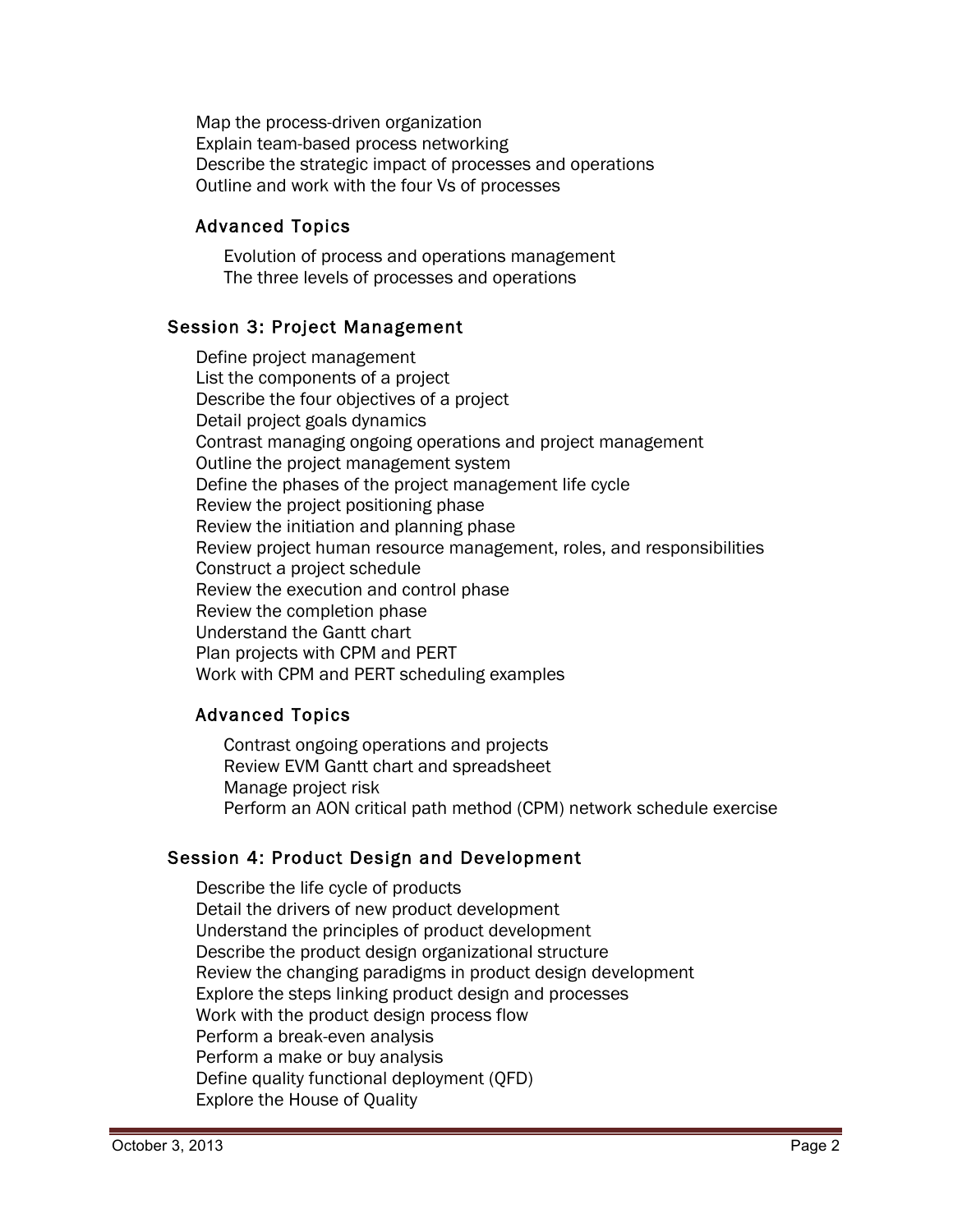Explore the four Houses of Quality Detail product design techniques Review service design and development

# Advance Topics

Build a new product base-case financial model Explore the Taguchi loss function

# Session 5: Process Design Strategies

Define process design<br>Detail the factors influencing process design<br>Describe the different process choices Outline transformation process types Perform process design – core design structure Determine the cost equalization point (CEP) Interpret the cost equalization point (CEP) graphic Define process layout design Detail the factors driving process layout design List the various process layout options Position process choices with layout choices Describe hybrid process layouts Investigate production cells Maximize process layout efficiency

## Advanced Topics

Little's Law and process design Types of processing equipment Impact of automation on processes Processing equipment systems Production technology systems

# Session 6: Mid-Term Exam

## Session 7: Total Quality Management

Define quality Discuss why quality has become so important Detail the dimension of quality Review the elements of the cost of quality Discuss the hidden costs of poor quality Interpret the cost of quality graphs Define total quality management (TQM) Review the quality management thought leaders Outline TQM and strategy Determine the TQM program Define quality control Define continuous improvement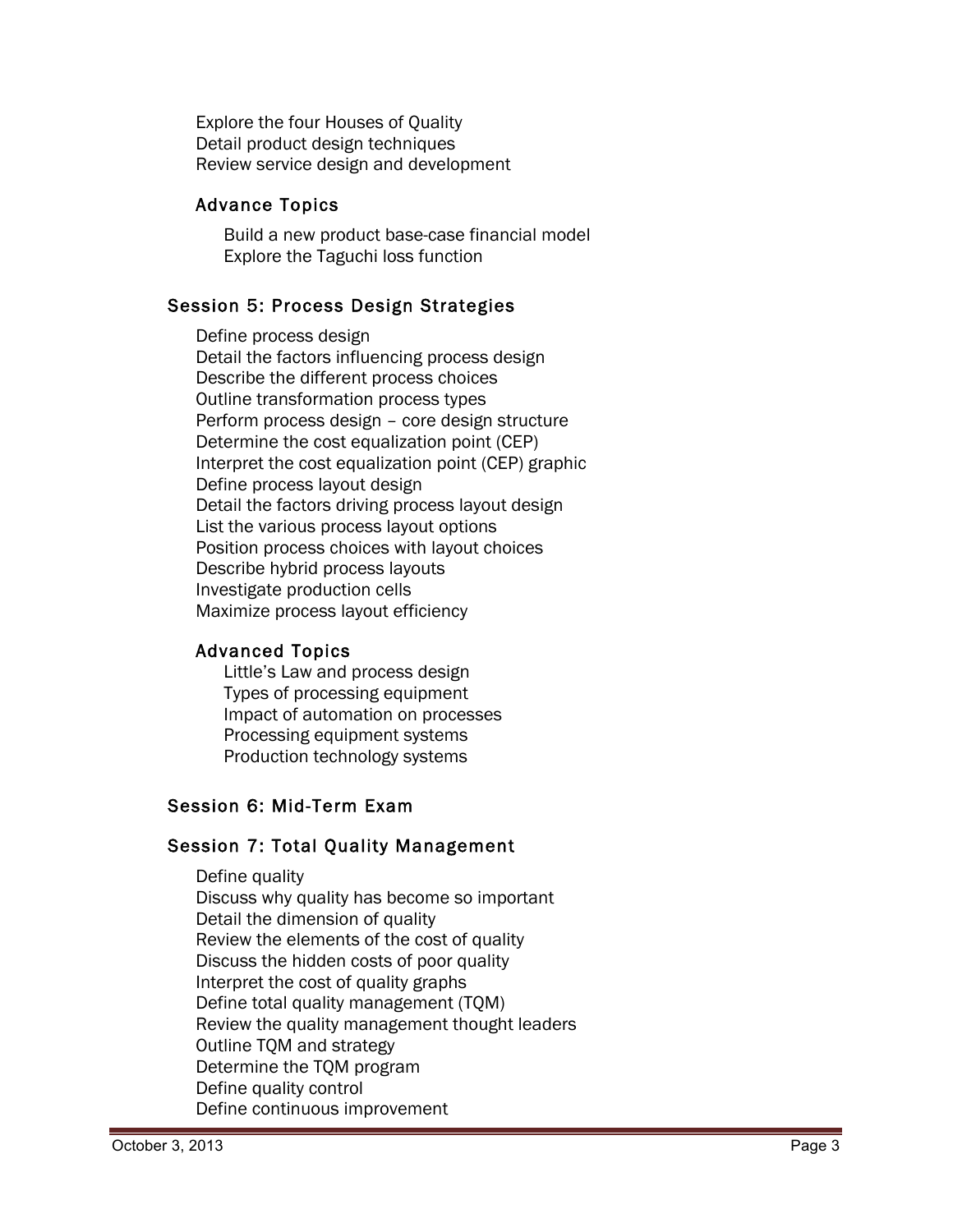Define process management Describe the elements of design for quality Review the elements of employee involvement in quality management Position lean process management and TQM Outline the components of the TQM tool kit

## Advanced Topics

Quality thought leaders – key statements Measuring quality costs Measuring product yield and cost Quality productivity ratio (QPR)

# Session 8: Statistical Quality Control

Define statistical quality control (SQC) Review the statistical quality control system Detail the three stages of statistical quality control Understand the different types of quality problems Explore the range of quality problems Understand process variance Describe the patterns of variability Review process capability ratio and index calculations Define statistical process control (SPC) Define inspection Review the basics of inspection Review sampling techniques Develop a sample plan Understand how to work with *x*-bar and *p*-control charts Define six sigma quality management

## Advanced Topics

Probability of process error Constructing an *R*-chart Constructing a *c*-chart

## Session 9: Process Improvement and Performance

Define process improvement Process improvement paths Process improvement dynamics Elements of process improvement Process improvement methodologies Six sigma quality Tools for six sigma quality improvement Flow charts Check sheets Histograms